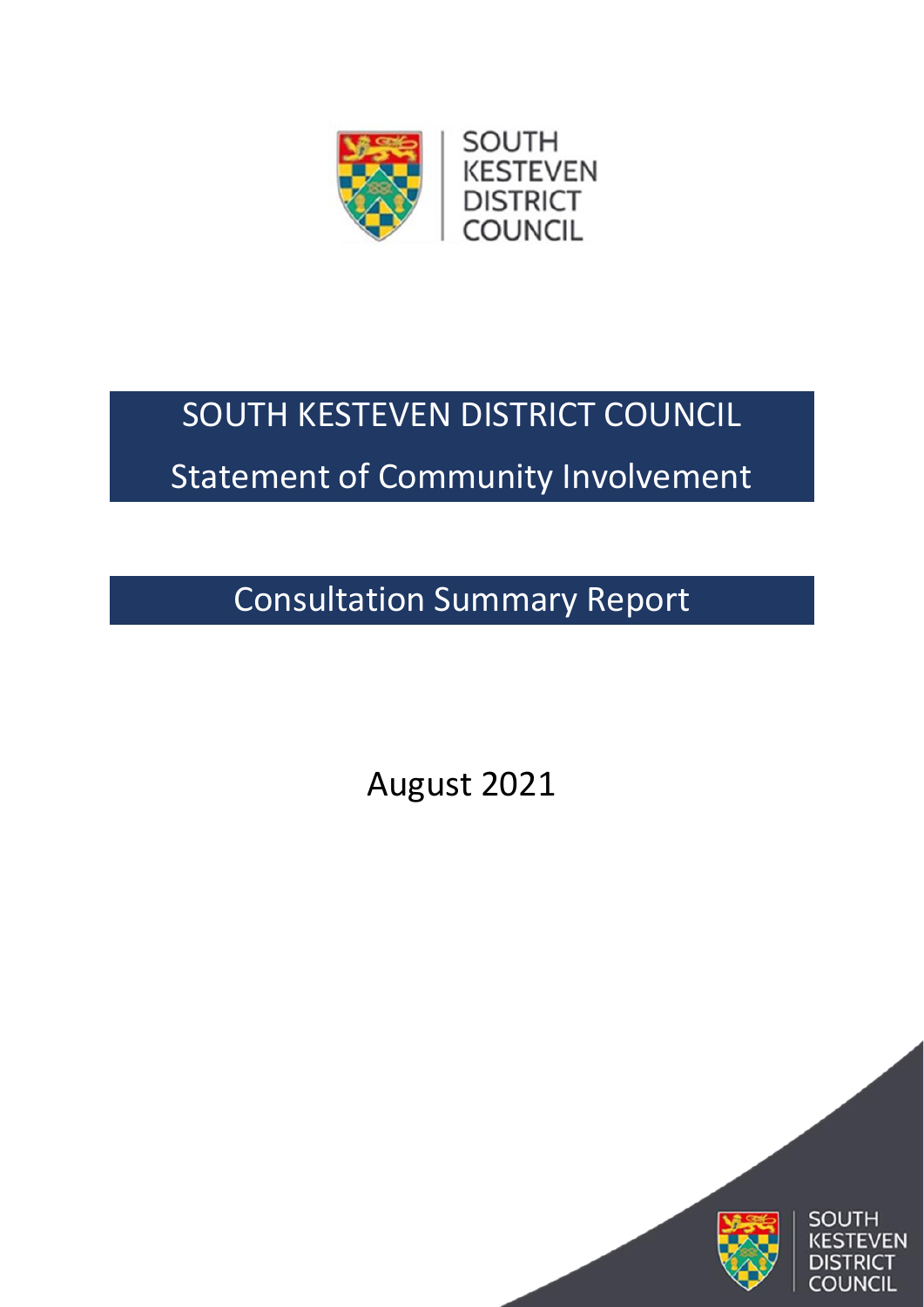### 1. Introduction

- **1.1** This report provides a summary of the comments received In relation to South Kestevens Statement of Community Involvement update for 2021.
- **1.2** The Statement of Community involvement (SCI) has been updated due to a number of legislative changes to the planning system which includes updates to the National Planning Policy Framework (NPPF). This Review also includes changes which need to be made to the SCI to address the impact of Covid-19 on the planning process through the various forms of government guidance that have been published.
- **1.3** A 6 week public consultation on the draft revised SCI was undertaken between the 5<sup>th</sup> of February 2021 and the 16<sup>th of</sup> March 2021.
- **1.4** The whole of the updated SCI document was available for comment, and this presented an opportunity for respondents to comment on any areas of the SCI that required review above and beyond the proposed changes.
- **1.5** The draft SCI was available to view on the Councils website for inspection. Hardcopies were not available at District Council Offices or local Libraries due to Covid-19. This was in line with the guidance on reviewing, and new legislation which come into force for local development documents (amending, on a temporary basis, regulation 35 and 36 of the Town and Country Planning (Local Planning) (England) Regulations 2012) until 31st December 2020 (now December 2021). However, on request, paper copies of the Consultation paper and/or the response form were posted to help ensure that people had adequate access to the documents.
- **1.6** A notification email and a subsequent letters were sent to individuals, organisations, and statutory consultees on the Planning Policy consultation database to publicise the consultation. The Council also published news and information on the consultation on their website.
- **1.7** Representations were encouraged to be submitted electronically or posted using the provided response form available on the Councils website. However, representations by email and letter were also accepted.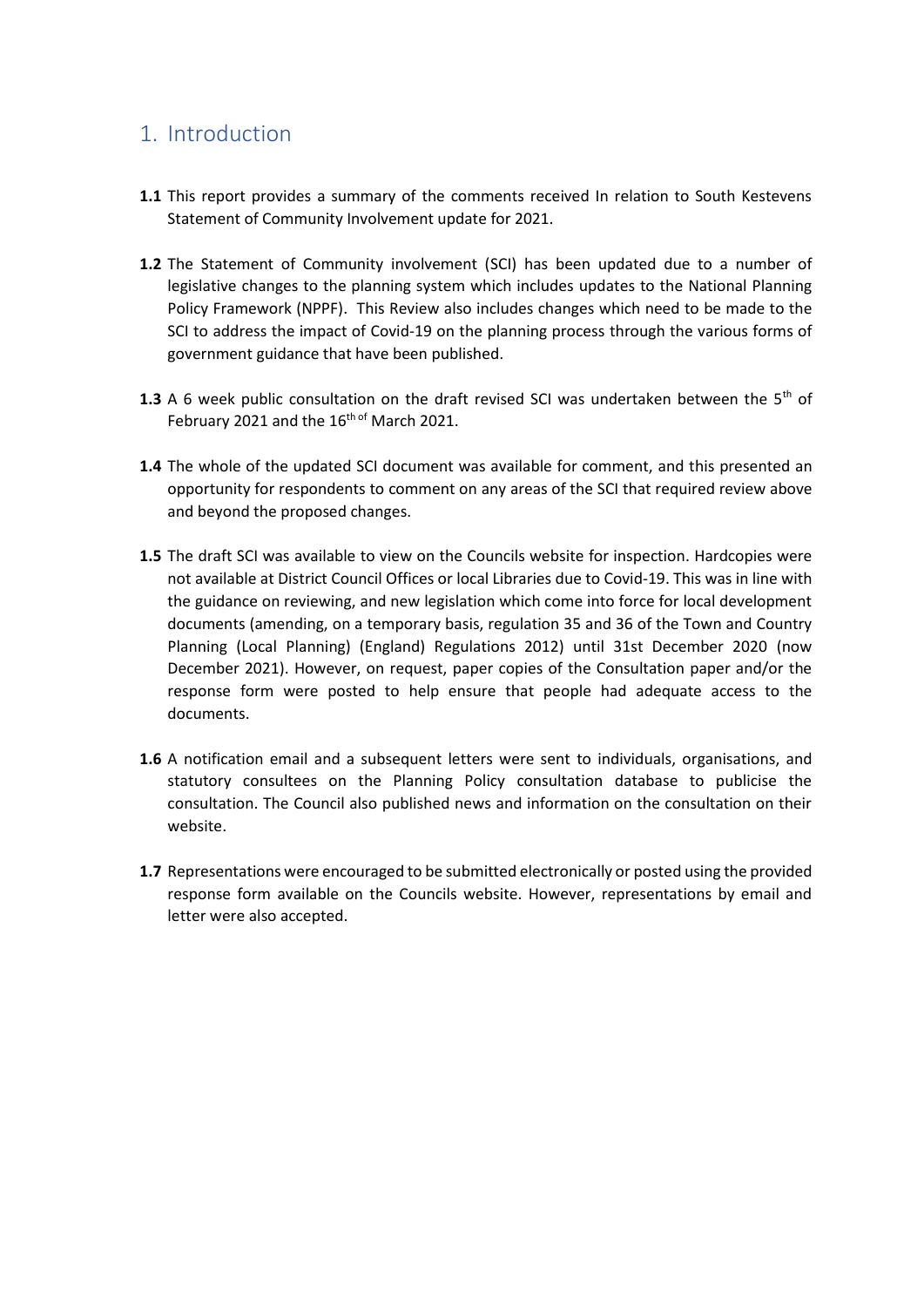### 2. SCI Comments Summary

2.1 The council received 24 comments from various parties, including both statutory and nonstatutory consultees.

**2.2** The draft SCI has been refined, taking into account the comments made during the consultation and through the relevant statutory and legal changes. The key findings from the consultation comments have been presented in **table 1** which presents a summary of comments received and if any action was required in response to the consultation. The consultation statement also outlines the key headline changes made to the document as part of the update process, which includes the necessary caveats regarding how consultation methods may be impacted due to the Covid-19 pandemic, these can be found in **table 2.**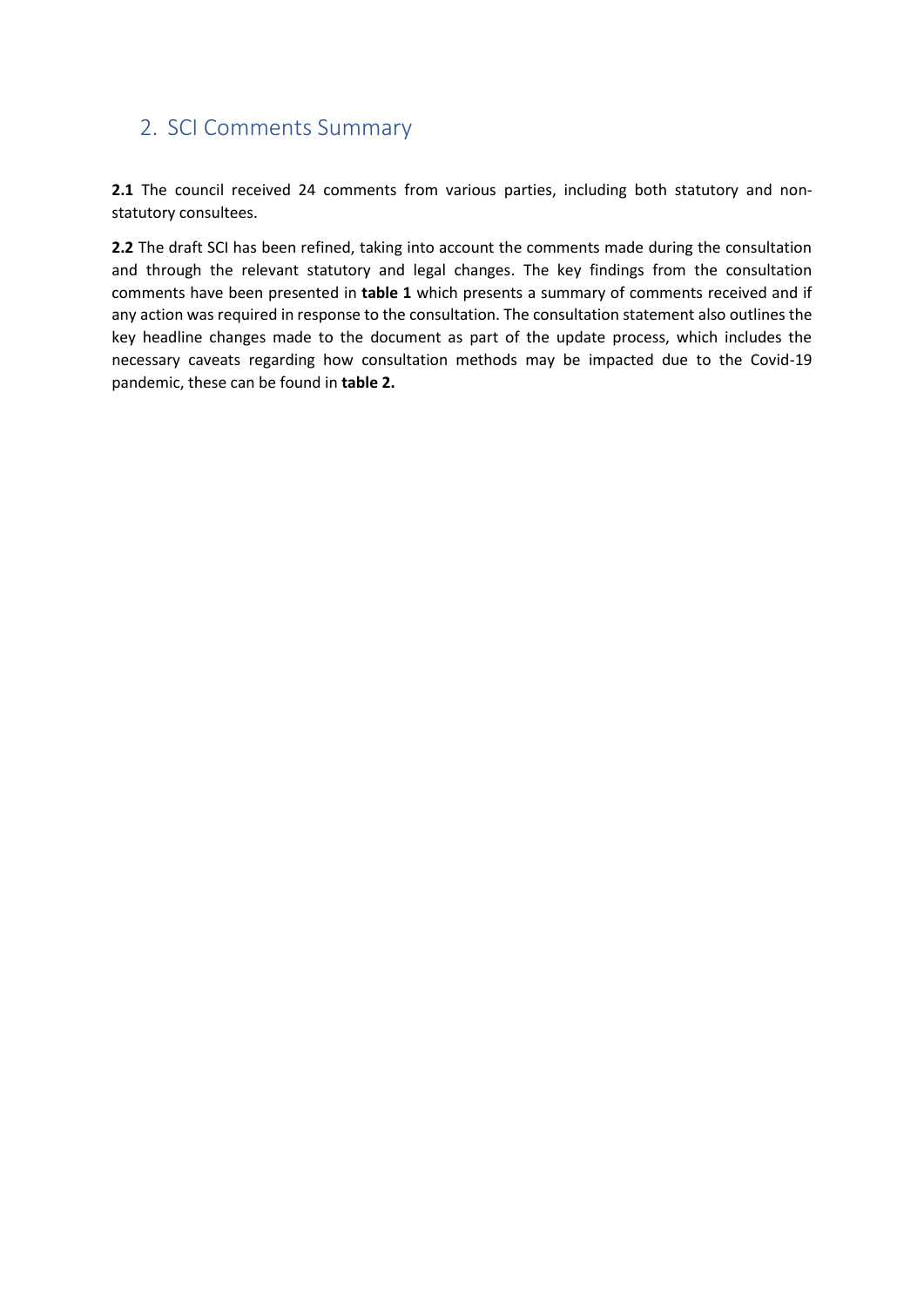#### **Table 1 – Summary of Comments Received**

| <b>Consultee</b>                                                | <b>Summary</b>                                                                                                                                                                 | <b>Response / Action</b>                                                                                                                                                                                                                                                                                                                                                                                                      |
|-----------------------------------------------------------------|--------------------------------------------------------------------------------------------------------------------------------------------------------------------------------|-------------------------------------------------------------------------------------------------------------------------------------------------------------------------------------------------------------------------------------------------------------------------------------------------------------------------------------------------------------------------------------------------------------------------------|
|                                                                 |                                                                                                                                                                                | <b>Statutory Consultees</b>                                                                                                                                                                                                                                                                                                                                                                                                   |
| <b>Greater Lincolnshire Nature</b><br><b>Partnership (GLNP)</b> | Appendix 1 of the Draft SCI isn't<br>clear enough regarding which<br>bodies should be consulted.                                                                               | Appendix 1 of the SCI to refers to "types of group" rather than naming every individual<br>group and organisation for both the specific and general consultees list. This is to<br>ensure that the SCI does not contain out of date information (i.e. if a group changes<br>name ect) and no groups, individuals or organisations are excluded (note that these<br>lists are not exhaustive and can be updated at any point). |
| <b>Natural England</b>                                          | Supportive of the principle of<br>meaningful and early<br>engagement of the general<br>community, community<br>organisations and statutory<br>bodies in local planning matters | Comments noted - No action required                                                                                                                                                                                                                                                                                                                                                                                           |
| <b>Sport England</b>                                            | No Comments to make                                                                                                                                                            | Comments noted - No action required                                                                                                                                                                                                                                                                                                                                                                                           |
| <b>Environment Agency</b>                                       | Requested various links be added<br>to the SKDC pre application page<br>website as some consultees offer<br>own pre application process.                                       | Comment not relevant to SCI consultation - Comments have however been passed over<br>to the relevant Development Management team for review and possible<br>implementation.                                                                                                                                                                                                                                                   |
| <b>Historic England</b>                                         | Support the general aims and<br>approach to the draft<br><b>Statement of Community</b><br>Involvement.                                                                         | Comments noted - No action required                                                                                                                                                                                                                                                                                                                                                                                           |
| <b>Highways England</b>                                         | Are content that Highways<br>England will continue to be<br>consulted, as a statutory body<br>and in line with the Duty to Co-                                                 | Comments noted - No action required                                                                                                                                                                                                                                                                                                                                                                                           |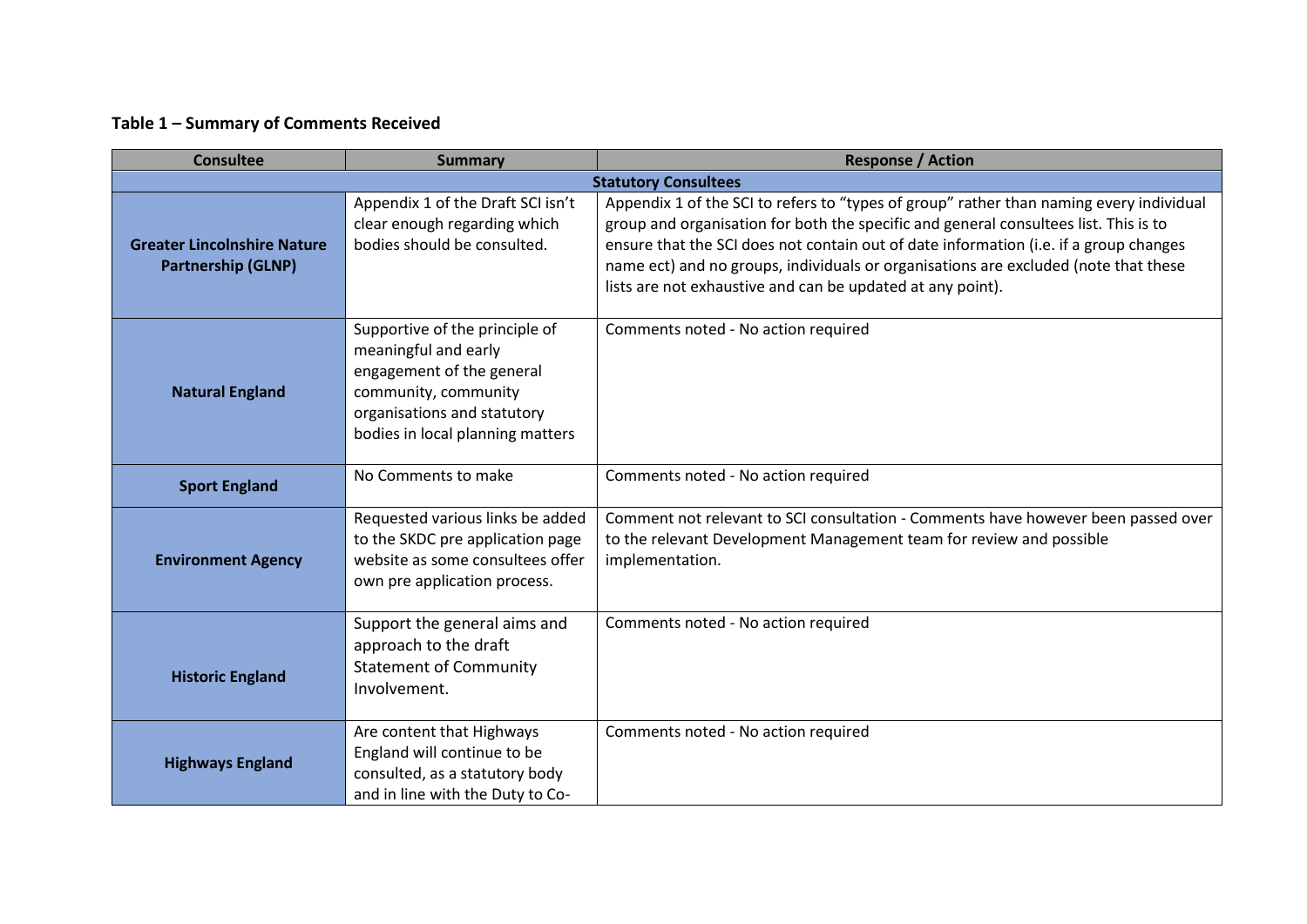|                                                 | operate guidance, on the<br>preparation of Local Plans,<br>strategic matters and<br>consideration of Planning<br>Applications which could have                                                                |                                                                                                                                                                                                                                                                                                                                                                                                                                                                                                   |
|-------------------------------------------------|---------------------------------------------------------------------------------------------------------------------------------------------------------------------------------------------------------------|---------------------------------------------------------------------------------------------------------------------------------------------------------------------------------------------------------------------------------------------------------------------------------------------------------------------------------------------------------------------------------------------------------------------------------------------------------------------------------------------------|
|                                                 | an impact on the SRN.                                                                                                                                                                                         |                                                                                                                                                                                                                                                                                                                                                                                                                                                                                                   |
|                                                 |                                                                                                                                                                                                               | <b>Parish Councils</b>                                                                                                                                                                                                                                                                                                                                                                                                                                                                            |
| <b>Long Bennington Parish</b><br><b>Council</b> | 19.1-refer to "meaningful"<br>consultation. Add that "the<br>Council may directly consult<br>stakeholders in appropriate<br>cases, i.e. where the application<br>is likely to attract substantial<br>comment" | 19.1 - First comment noted - Action to add the word "Meaningful" to the paragraph.<br>19.1 - Comment noted - However the paragraph is in relation to how applicants of<br>major proposals should be looking to do their own pre consultation before any form of<br>pre application or full application put forward to SKDC. SKDC will not seek to do<br>additional consultation outside of what is required at the pre application or full<br>application stages of proposals. No action required |
|                                                 | 23 - suggest more liaison<br>between Parish Councils and<br>Planning officer is encouraged.<br>23.3-remove reference to<br>charging town/parish councils for                                                  | 23 - Comment noted - SKDC would maintain that Development Management officers<br>are proactive in liaising with Parish Councils on relevant applications. Parish Councils<br>are sent a weekly list off applications within their area which provides links giving<br>information on who Is the relevant case officer for each different application should<br>the Parish Council wish to ask further questions. No action required                                                               |
|                                                 | paper copies of applications<br>25.1-state that "this period may<br>be extended in appropriate<br>situations, ie to allow discussion<br>at and subsequent comment<br>following monthly Parish Council         | 23.3 - Comment noted - The local authority used to follow this process of sending all<br>applications free of charge, however it has since been removed. Major and sensitive<br>applications are still sent to the relevant Parish Council and all applications are still sent<br>electronically. Adding an additional cost also benefits the SKDC climate change agenda<br>of becoming carbon neutral by 2050 though the cutting down of printing and mailing<br>costs. No action required       |
|                                                 | Meetings"<br>25.3 and 25.4- "All comments<br>must be made in writing and                                                                                                                                      | 25.1- Comment noted - The determination date of an application cannot be altered;<br>extensions of time can only be granted by the either the case officer or the applicant.<br>There is scope for Parish Councils to let the case officer know if this to be the case, but                                                                                                                                                                                                                       |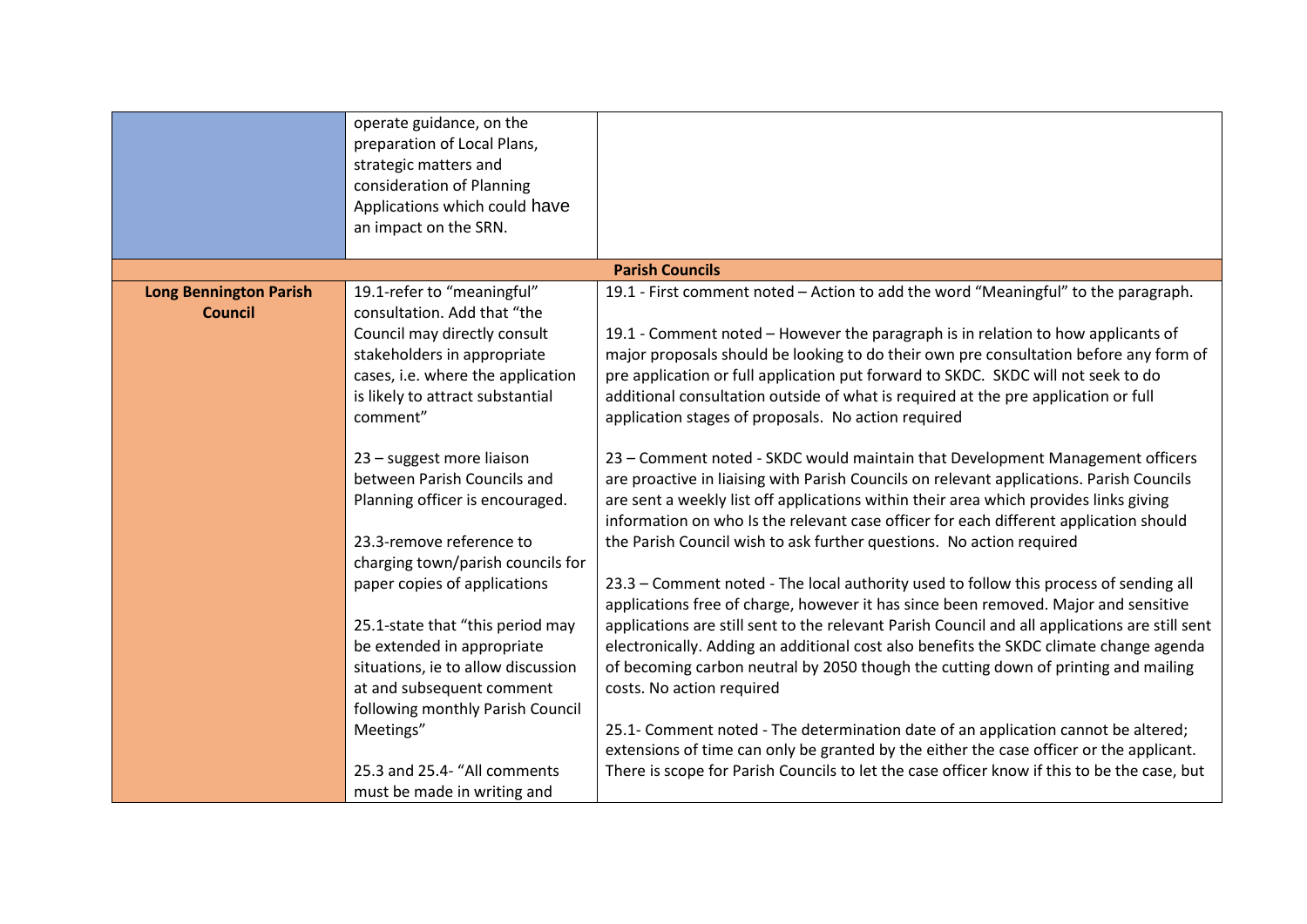|                                                     | contain the name and address of<br>the author" and "Some<br>information cannot be kept                                                                                                                                                                              | this is down to the discretion of the case officer to whether the comments are<br>accepted. No action required                                                                                                                                                                                                                                                                 |
|-----------------------------------------------------|---------------------------------------------------------------------------------------------------------------------------------------------------------------------------------------------------------------------------------------------------------------------|--------------------------------------------------------------------------------------------------------------------------------------------------------------------------------------------------------------------------------------------------------------------------------------------------------------------------------------------------------------------------------|
|                                                     | confidential, including the name<br>and address of the author"                                                                                                                                                                                                      | 25.3 / 25.4 - Comment noted - The standard response form for planning applications<br>has been revised in light in GDPR regulations. Names and addresses are an important<br>information source so that we can send out additional information in relation to an                                                                                                               |
|                                                     | Remove reference to names and<br>addresses being required-this<br>should not be a requirement and                                                                                                                                                                   | application If nessaracy. This also stops numerous "anonymous" responses being sent<br>by the same individual. No personal information in relation to comments on an<br>application are ever published. No action required                                                                                                                                                     |
|                                                     | publishing is potentially in breach<br>of GDPR.<br>27 - reference should be made to                                                                                                                                                                                 | 27 - Comment noted - Action to add reference to Neighbourhood Plan Polices (assume<br>the is ref to paraph 27.2)                                                                                                                                                                                                                                                               |
|                                                     | Neighbourhood Plan Policies<br>27.2 - clarify a "material                                                                                                                                                                                                           | 27.2 - Comment noted - However there are too many "material considerations" to<br>specifically list within the document although there are examples in the table after<br>paragraph 25.7. When consulting copies of the neighbour letters contain some of the                                                                                                                  |
|                                                     | alteration", particularly given this<br>is at the discretion of the case<br>officer only.                                                                                                                                                                           | examples of the material considerations but again it is unfeasible to list them all. No<br>action required                                                                                                                                                                                                                                                                     |
| <b>Barkston and Syston Parish</b><br><b>Council</b> | No Comments                                                                                                                                                                                                                                                         | Comments noted - No action required                                                                                                                                                                                                                                                                                                                                            |
| <b>Castle Bytham Parish Council</b>                 | Sorry to see that notifying<br>neighbours of planning<br>applications is 'at the discretion<br>of the planning officer' (P18 para<br>24.1). We think that neighbours<br>should always be contacted when<br>a planning application is adjacent<br>to their property. | Comments noted -The "discretion" is based is on application type i.e. discharges of<br>conditions and none material amendments might not always require neighbour<br>notifications if the case officer deems it not nessaracy. In all other application cases<br>SKDC always aims to notify adjacent or affected properties by letter where appropriate.<br>No action required |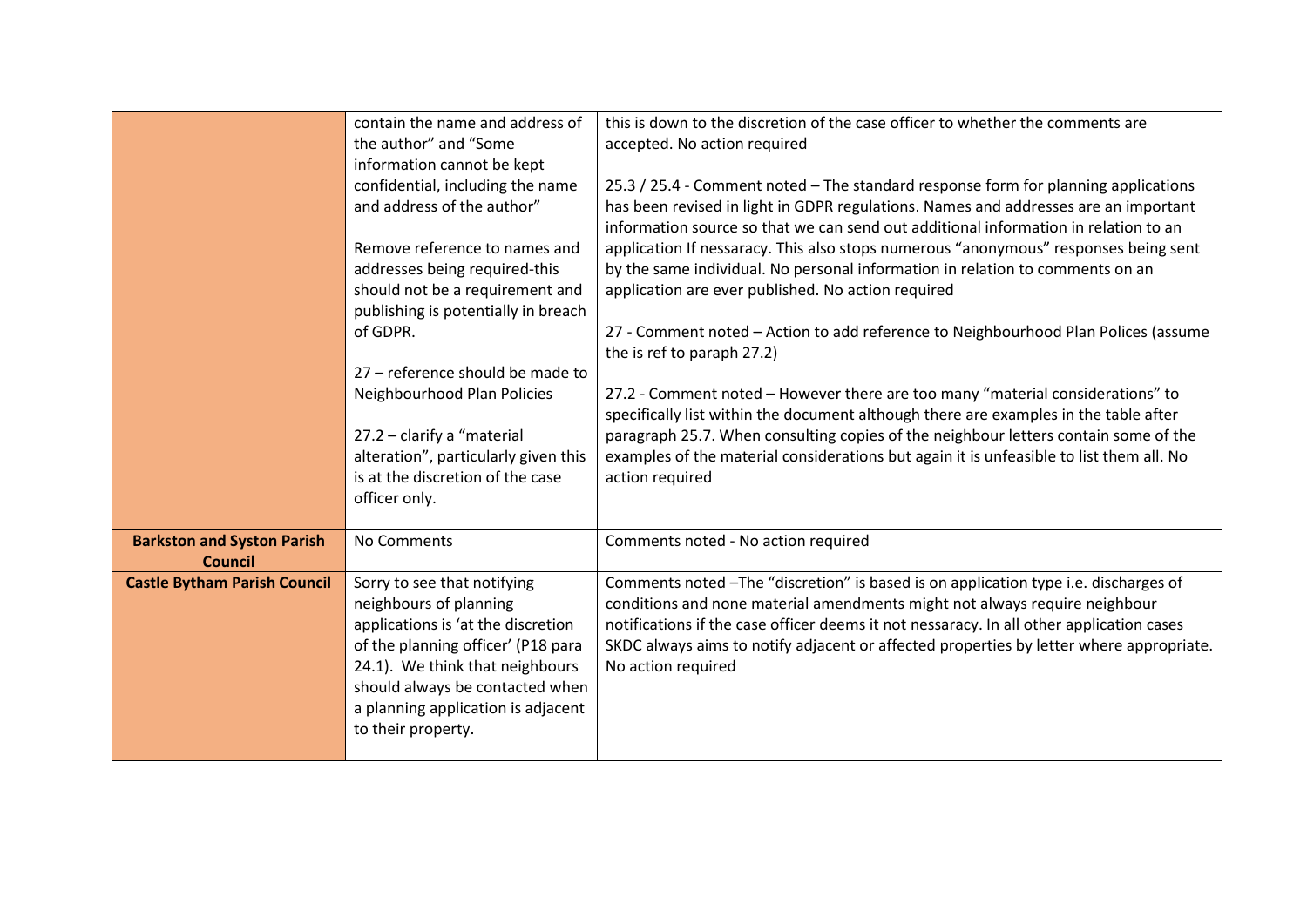| <b>Lound and Toft Parish Council</b> | Would like to be advised of<br>proposed planning decisions<br>before they are made                                                                                                                                                                                                   | Comments noted - It is not practical or possible for planning decisions to be shared<br>with the Parish Council before a final decision is made. This is the same case for all<br>specific and general consultees. Planning decisions will be shared with the applicant<br>and if appropriate, the agent and then published on SKDCs website following normal<br>procedure. No action required                                                                                                                                                                                                                                                                       |
|--------------------------------------|--------------------------------------------------------------------------------------------------------------------------------------------------------------------------------------------------------------------------------------------------------------------------------------|----------------------------------------------------------------------------------------------------------------------------------------------------------------------------------------------------------------------------------------------------------------------------------------------------------------------------------------------------------------------------------------------------------------------------------------------------------------------------------------------------------------------------------------------------------------------------------------------------------------------------------------------------------------------|
| <b>Ingoldsby PC</b>                  | It would be a retrograde step if<br>SKDC went fully on-line with<br>consultations in the future and<br>used this as a mechanism to<br>achieve this. The characteristic of<br>the District is largely rural and<br>with a significant number of older<br>people                       | Comments noted - The SCI is not proposing to take all consultations on-line in the<br>future and SKDC acknowledges the rural scope and variety of ages across the district.<br>Appendices 2/3 of the SCI document highlight the minimum and additional<br>consultation steps which SKDC should/can undertake in order to ensure robust<br>consultation to a variety of ages and groups across the district using both physical and<br>online methods. No action required                                                                                                                                                                                             |
|                                      |                                                                                                                                                                                                                                                                                      | <b>Other Comments (General public)</b>                                                                                                                                                                                                                                                                                                                                                                                                                                                                                                                                                                                                                               |
| <b>Laura Romine</b>                  | Various comments towards the<br>Millfield road Site and the<br>Deepings Neighbourhood Plan.<br>Decision making for the local<br>community, needs better market<br>research from various aged<br>groups across the area. Every<br>factor needs to be explored and                     | Comment noted - The scope of the SCI is not to consider or look into separate<br>applications. Furthermore the Deepings Neighbourhood Plan has now been formally<br>adopted after a successful community referendum on the 6 <sup>th</sup> of May. The findings in<br>relation to Millfield road can be found in the inspectors report. The Deepings<br>Neighbourhood Plan was published in line with all statutory regulations. Any other<br>previous consultation work would have been undertaken by the specific<br>Neighbourhood Plan group within the Town / Parish area.<br>The SCI does define hard to reach groups are included within the text document and |
|                                      | assessed, as a full time commuter<br>under 30, I have next to no time<br>to attend a gathering to discuss<br>these issues and the latest<br>neighbourhood plan wasn't very<br>well publicized - there needs to<br>be online discussions/online<br>surveys for residents of all ages. | how SKDC advocates to reach these groups though various means of consutlation-<br>Appendices 2/3 of the SCI document highlight the minimum and additional<br>consultation steps which SKDC should/can undertake in order to ensure robust<br>consultation to a variety of ages and groups across the district using both physical and<br>online methods. No action required.                                                                                                                                                                                                                                                                                         |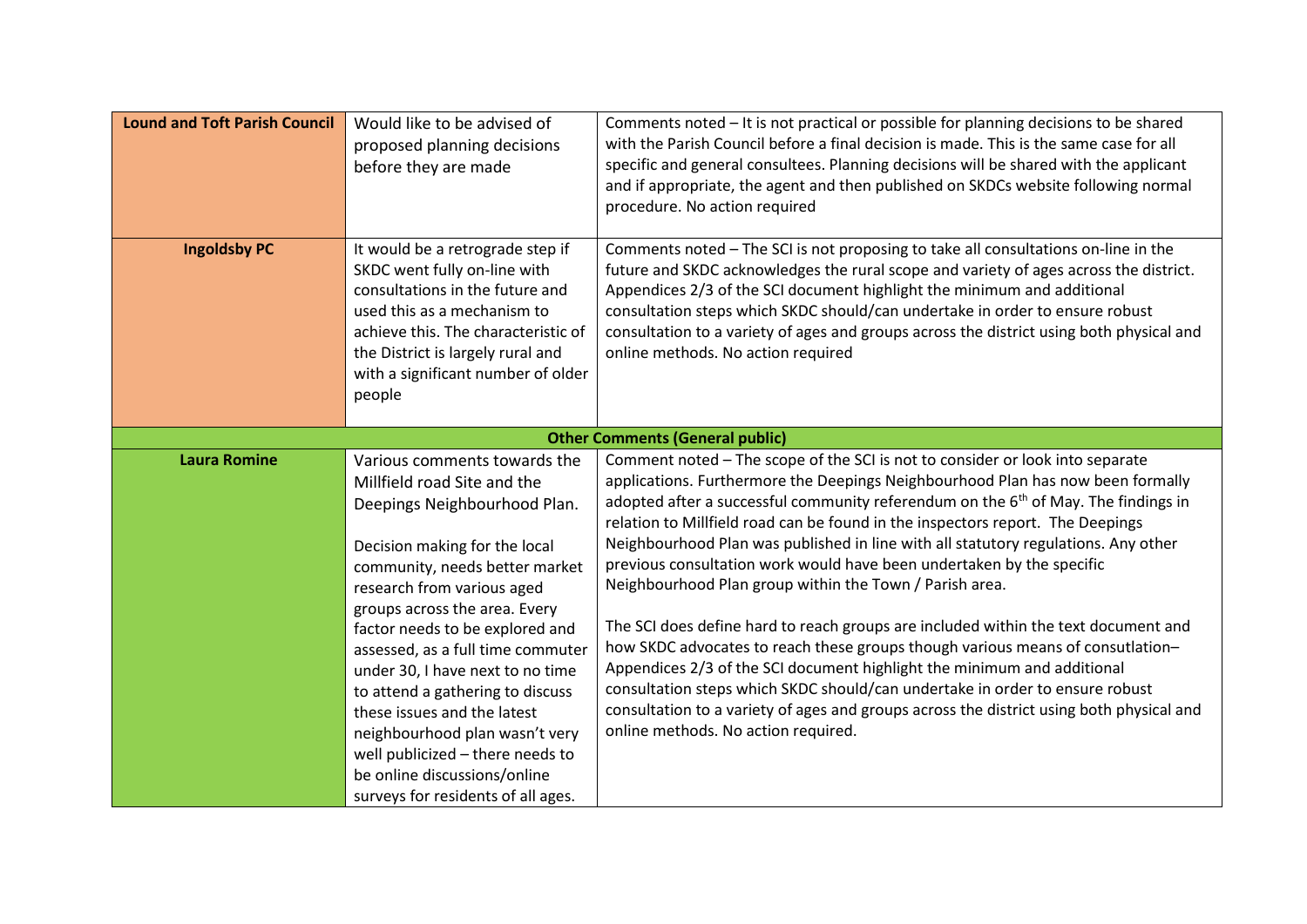| <b>Robin Romine</b>    | Various comments towards the<br>Millfield road Site and the<br>Deepings Neighbourhood Plan.                                                                                                                                                                                                                                                                                                                                 | Comment noted - The scope of the SCI is not to consider or look into separate<br>applications. Furthermore the Deepings Neighbourhood Plan has now been formally<br>adopted after a successful community referendum on the $6th$ of May. The findings in<br>relation to Millfield road can be found in the inspectors report. No action required.                                                                                                                                                                                                                                                                                                                                                             |
|------------------------|-----------------------------------------------------------------------------------------------------------------------------------------------------------------------------------------------------------------------------------------------------------------------------------------------------------------------------------------------------------------------------------------------------------------------------|---------------------------------------------------------------------------------------------------------------------------------------------------------------------------------------------------------------------------------------------------------------------------------------------------------------------------------------------------------------------------------------------------------------------------------------------------------------------------------------------------------------------------------------------------------------------------------------------------------------------------------------------------------------------------------------------------------------|
| <b>Michal Pring</b>    | Comments relating to housing<br>development off Uffington<br>Road                                                                                                                                                                                                                                                                                                                                                           | Comment noted - The scope of the SCI is not to consider or look into specific planning<br>applications. No action required.                                                                                                                                                                                                                                                                                                                                                                                                                                                                                                                                                                                   |
| <b>Caroline Romine</b> | Various comments towards the<br>Deepings Showground Site and<br>the Deepings Neighbourhood<br>Plan.<br>Paragraph 9.6 - Requests that<br>each resident of Market<br>Deeping on the electoral role<br>will receive a leaflet /<br>questionnaire regarding the<br>Deepings Plan and Open and<br>Local Green Space surrounding<br>the Deepings Showground Site.<br>The time period should also be<br>increased from 4-12 weeks. | Comment noted - The scope of the SCI is not to consider or look into specific planning<br>applications. Furthermore the Deepings Neighbourhood Plan has now been formally<br>adopted after a successful community referendum on the 6 <sup>th</sup> of May. The findings in<br>relation to the Deepings showground can be found in the inspectors report. No action<br>required.<br>Comment noted in relation to paragraph 9.6 - However the paragraph is in relation to<br>Supplementary Planning Documents (SPDs) and not the "Deepings Neighbourhood<br>Plan" which has already been adopted. In any case, the SCI would not set out to be this<br>specific in regard to this request. No action required. |
| <b>Sharon Edwards</b>  | Various comments towards<br>Millfield                                                                                                                                                                                                                                                                                                                                                                                       | Comment noted - The scope of the SCI is not to consider or look into specific planning<br>applications. No action required.                                                                                                                                                                                                                                                                                                                                                                                                                                                                                                                                                                                   |
| <b>Chandra Mistry</b>  | Comments regarding previous<br>consultations conducted by SKDC                                                                                                                                                                                                                                                                                                                                                              | Comments noted - In respect of previous consultations, SKDC is always looking to<br>improve these for the forthcoming Local Plan review onto 2041, this is one of the key<br>reasons the SCI has been updated.                                                                                                                                                                                                                                                                                                                                                                                                                                                                                                |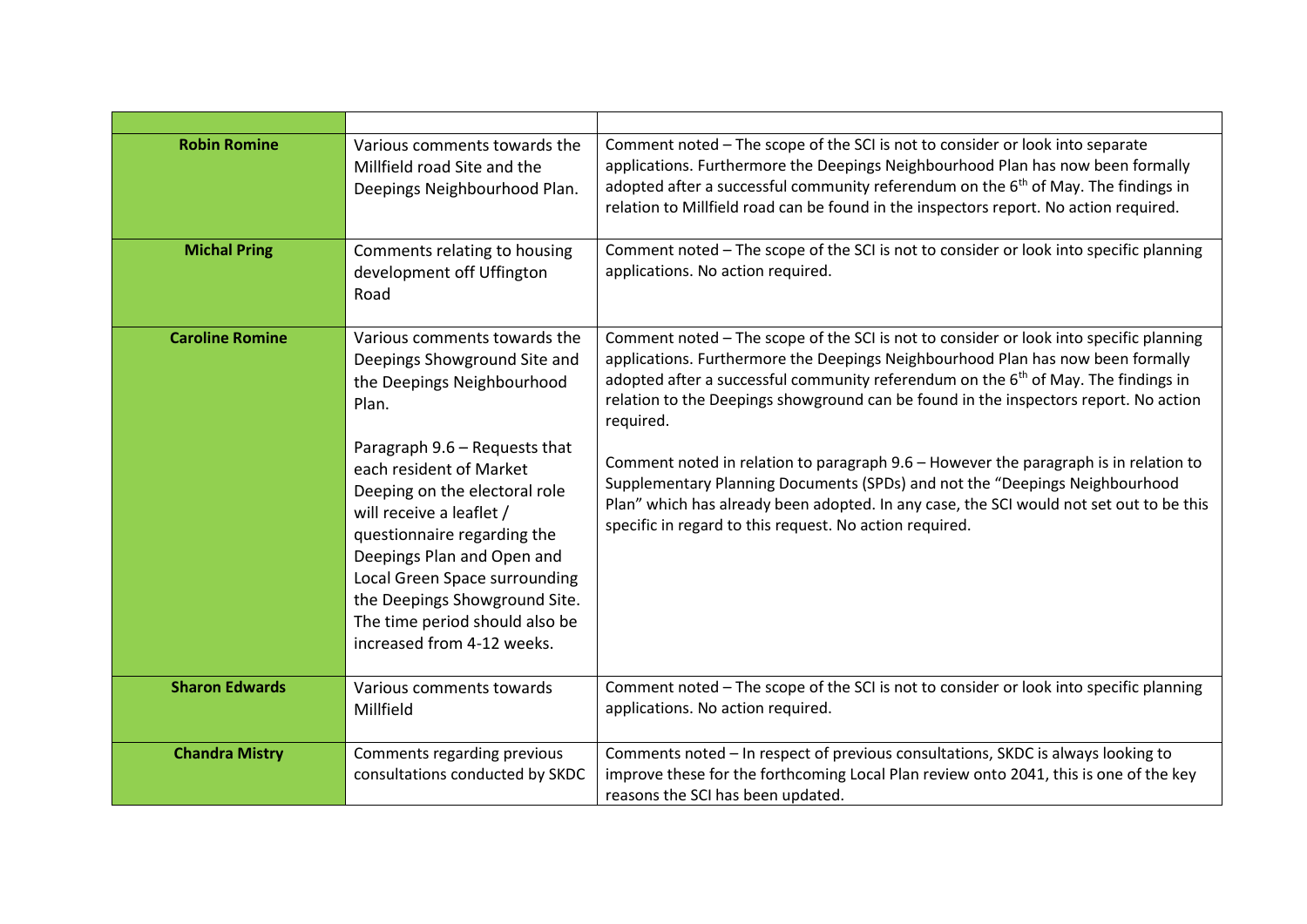|                            | A clear pre-consultation<br>clarification of methods used for<br>data collection, analysis<br>techniques and the whole<br>process independently verified.<br>Integrity and more transparency.                                                                                                                                                               | Pre consultation information such as the detailing of techniques and collection<br>methods on draft planning documents and draft supplementary planning documents<br>will published in a public notification before the consultation starts. SKDC will seek to<br>verify its planning consultation processes with its in house communications teams<br>where appropriate. Consultation comments on key planning documents towards the<br>final stages are independently verified - I.e. by an independent inspector during the<br>statutory process of the Local Plan hearing & in other cases through the elected<br>Members decision making process. No action required. |
|----------------------------|-------------------------------------------------------------------------------------------------------------------------------------------------------------------------------------------------------------------------------------------------------------------------------------------------------------------------------------------------------------|----------------------------------------------------------------------------------------------------------------------------------------------------------------------------------------------------------------------------------------------------------------------------------------------------------------------------------------------------------------------------------------------------------------------------------------------------------------------------------------------------------------------------------------------------------------------------------------------------------------------------------------------------------------------------|
| <b>Eddie Adams</b>         | This lengthy document relates<br>mainly to procedures. We are<br>concerned about the<br>consultation process and<br>particularly the outcome of that<br>process. There is no doubt that<br>the Council consults widely on<br>the development of the Local<br>Plan, but then it appears to not<br>support and take on board the<br>views of local residents. | Comments noted - The SCI makes provision for consultation summary documents to<br>be published after any development Plan or SPD consultation has occurred. These<br>documents set out a detailed response to how the comments from the constitution<br>have been taken into consideration for the planning documents moving forward. In<br>terms of Planning applications an "officer report" is produced documenting the reasons<br>behind the planning decision and addressing the comments made on the proposal. No<br>action required.                                                                                                                                |
| <b>Joyce Stephenson</b>    | Hard copies are essential                                                                                                                                                                                                                                                                                                                                   | Comments noted - Hardcopies are still an essential part of consutlation. Appendices<br>2/3 of the SCI document highlight the minimum and additional consultation steps<br>which SKDC should/can undertake in order to ensure robust consultation across the<br>district using both physical and online methods. No action required.                                                                                                                                                                                                                                                                                                                                        |
| <b>Matrix Planning Ltd</b> | Site Notices - ask the applicants<br>to take responsibility and erect<br>them in a suitable place                                                                                                                                                                                                                                                           | Comments noted - However SKDC do not normally ask applicants to put out their own<br>site notifications, only in exceptional circumstances such as with "Prior Notifications"<br>where we think its nessaracy or certain conditions are met. No action required.                                                                                                                                                                                                                                                                                                                                                                                                           |
| <b>Pamela Steel</b>        | Requested changes to Page 3<br>(Bullet Point 8 to the following                                                                                                                                                                                                                                                                                             | Comments noted - Community views are considered a key part of the planning process<br>are given full and thorough consideration when either determining planning                                                                                                                                                                                                                                                                                                                                                                                                                                                                                                           |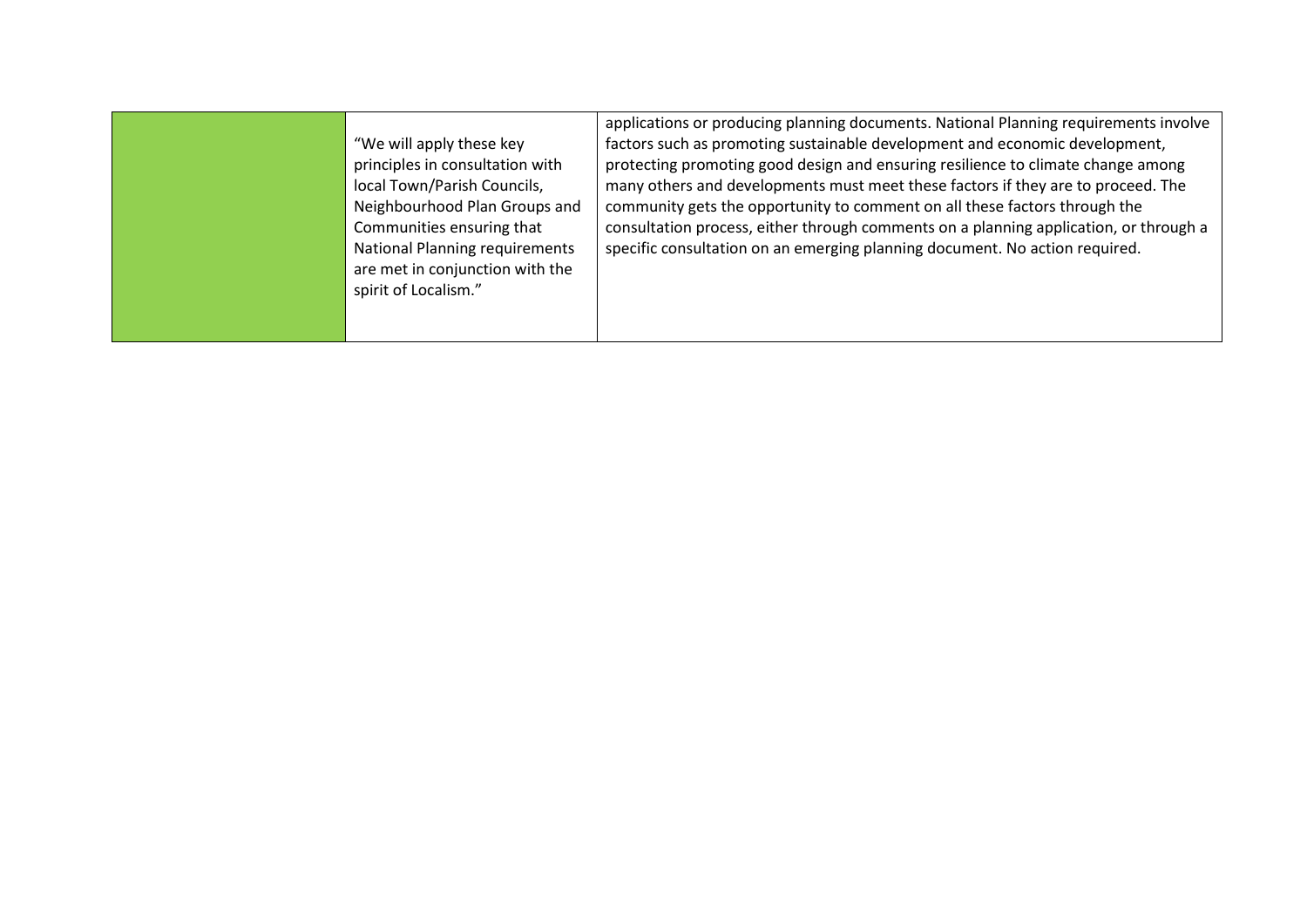| Key change 1 - | Added text to outline the impact that<br>Covid19 has had on the planning system<br>based on guidance that was published on<br>the 13th of May 2020 by the Ministry of<br>Housing, Communities and Local<br>Government (MHCLG). This includes<br>temporary measures designed to make it<br>easier to operate the planning system in<br>light of the COVID-19 pandemic.    |
|----------------|--------------------------------------------------------------------------------------------------------------------------------------------------------------------------------------------------------------------------------------------------------------------------------------------------------------------------------------------------------------------------|
| Key change 2 - | Added text to outline the impact that Covid19<br>has had on the planning system based on<br>guidance that was published on the 13th of<br>May 2020 by the Ministry of Housing,<br>Communities and Local Government (MHCLG).<br>This includes temporary measures designed to<br>make it easier to operate the planning system<br>in light of the COVID-19 pandemic        |
| Key change 3 - | Added text to highlight that consultation<br>methods must be consistent with<br>current guidance on staying at home and<br>away from others or any superseding<br>guidance. This could include, for example,<br>changes to holding face-to-face community<br>consultation events or looking at<br>alternative methods to providing physical<br>documents for inspection. |
| Key change 4 - | Caveated that a variety of consultation<br>methods could be subject to change given<br>the current, or future impacts of Covid 19                                                                                                                                                                                                                                        |
| Key change 5 - | Updated the consultation database section<br>(Section 14) to comply with the updated<br>GDPR 2018 regulations                                                                                                                                                                                                                                                            |
| Key change 6-  | Provided links to updated information in<br>relation to Covid 19 for neighbourhood<br>planning including: the referendum<br>process; decision-making; oral<br>representations for examinations; and<br>public consultation based off government<br>NPPG guidance                                                                                                         |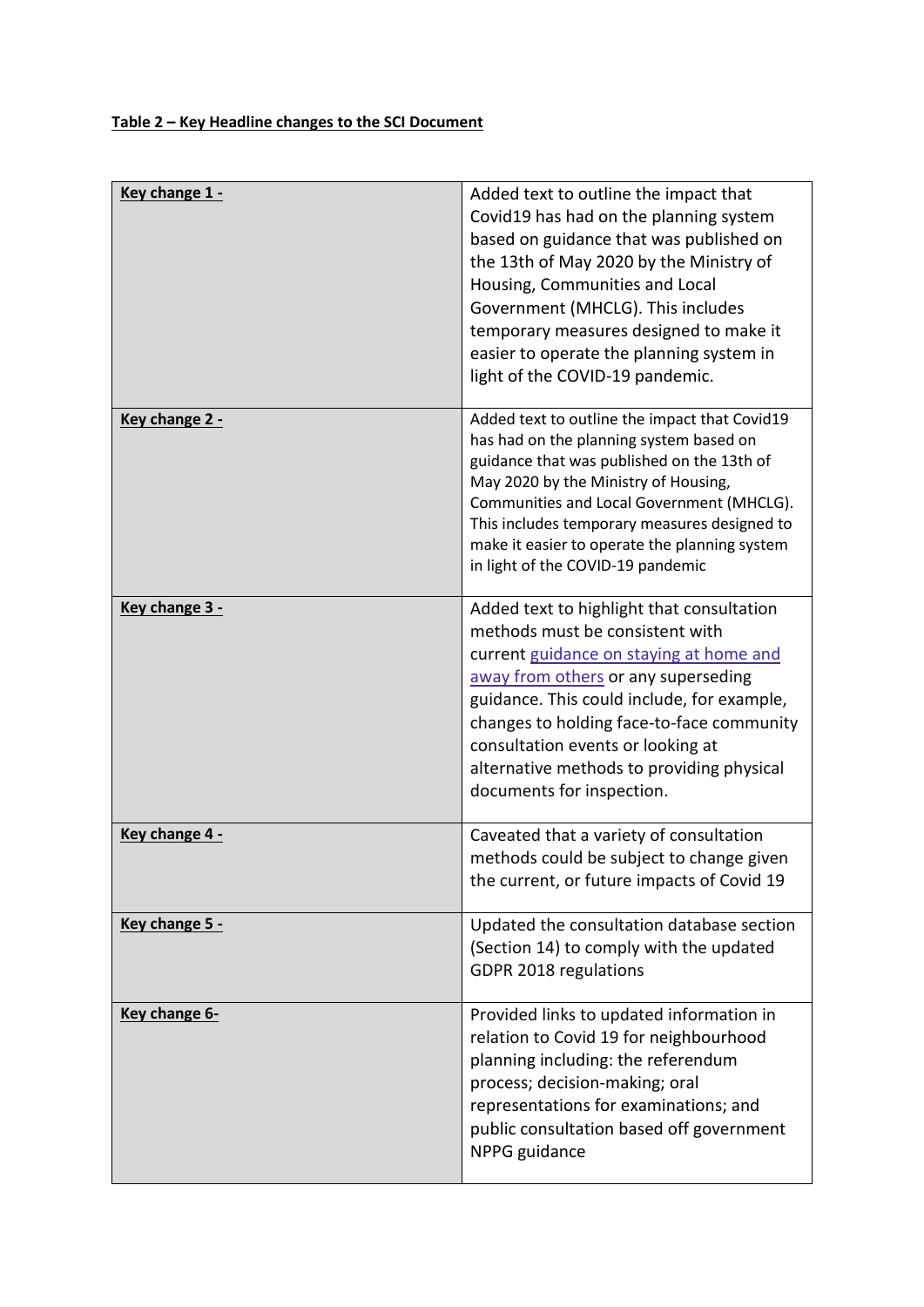| Key change 7-   | Broadened the scope and detail of both the<br>minimum and additional consultation<br>methods (section 16) to take into<br>consideration different ways in which<br>individuals could be consulted and outlined<br>the key benefits different consultation<br>methods can provide to the community                                                                                                                                                                                                                                                                                                                                                                                                                  |
|-----------------|--------------------------------------------------------------------------------------------------------------------------------------------------------------------------------------------------------------------------------------------------------------------------------------------------------------------------------------------------------------------------------------------------------------------------------------------------------------------------------------------------------------------------------------------------------------------------------------------------------------------------------------------------------------------------------------------------------------------|
| Key change 8 -  | In response to The Town and Country<br>Planning (Development Management<br>Procedure, Listed Buildings and<br>Environmental Impact Assessment)<br>(England) (Coronavirus) (Amendment)<br>Regulations 2020, a paragraph has been<br>added to state that if the Council is unable<br>to satisfy the requirements for publicity of a<br>planning application because it is not<br>reasonably practicable to do so for reasons<br>connected to the effects of coronavirus,<br>including restrictions on movement, then<br>the council is considered to have<br>discharged its obligations provided it has<br>taken reasonable steps to inform any<br>persons who are likely to have an interest<br>in the application. |
| Key change 9 -  | Modified Appendix 1 of the SCI to refer to<br>"types of group" rather than naming every<br>individual group and organisation for both the<br>specific and general consultees list. This is to<br>ensure that the SCI does not contain out of<br>date information and no groups, individuals or<br>organisations are excluded (note that these lists<br>are not exhaustive and can be updated at any<br>point). Information has also been added to<br>show that SKDC will seek to proactively engage<br>with those groups which might have to shield<br>due to the impacts of Covid 19                                                                                                                              |
| Key change 10 - | Increased the level of information detail for<br>both the minimum and additional<br>consultation requirements in appendices<br>2/3/4/5. An additional column has been<br>added to illustrate the proposed timescales<br>of each consultation stage / event.                                                                                                                                                                                                                                                                                                                                                                                                                                                        |
| Key change 11 - | In appendices 2/3/4/5 the need to provide<br>a hardcopy of consultation documents at a                                                                                                                                                                                                                                                                                                                                                                                                                                                                                                                                                                                                                             |